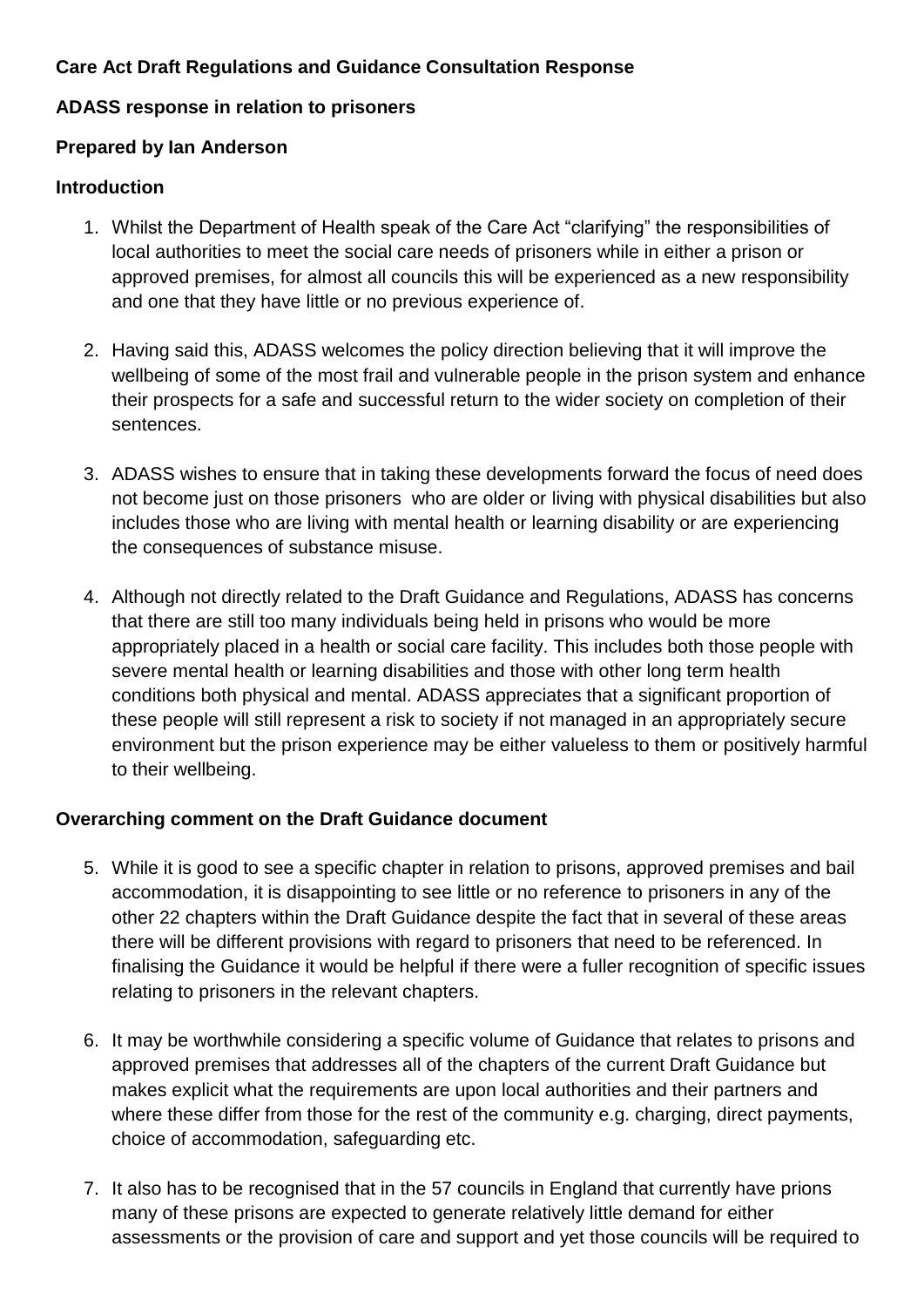put in place all of the systems, processes and information and advice provision that will be required for the rest of their community. There needs to be some consideration of the burden that this will place on those councils in particular and whether all councils with prisons should receive an "infrastructure support" allowance in addition to a funding allocation for the anticipated level of activity that they will be required to meet.

# **Promoting wellbeing**

- 8. Paragraph 1.4 describes "wellbeing" and the Draft Guidance states that "Local authorities **must** promote wellbeing when carrying out any of their care and support functions in respect of a person" (para 1.2). It is probable that there will be situations where a local authority, in discharging this duty, will find itself challenging aspects of the regime within which a prisoner is held. There needs to be clear guidance for both local authorities and prisons about how such challenges are to be resolved e.g. if a local authority proposes changes to a prisoner's living accommodation but the prison is either unwilling or unable to comply with this, what recourse will the prisoner have?
- 9. In counterbalance to the above, ADASS members have been encouraged by the early responses of colleagues in both the prison and prison health services to working together to improve the wellbeing of prisoners.

## **Preventing, reducing or delaying needs**

- 10.The issues in this chapter follow on from those described in respect of promoting wellbeing. There is no dispute with the value of intervening early to support individuals before there is a crisis but there needs to be fuller consideration about what this means in a prison setting especially with regard to those individuals who "…. do not have any current needs for care and support" (para 2.3) and is particularly relevant in respect of primary and secondary preventions.
- 11.Paragraphs 2.17-2.24 describe how local authorities should develop a local approach to preventative support but makes no reference to prisoners. It would be helpful if there were explicit reference to how councils are expected to discharge this responsibility in respect of prisoners, for example should prions based services be included within the authority's commissioning strategy for prevention or should this be a separate document that maybe describes how the authority will discharge all of its responsibilities in respect of prisoners?
- 12.Paragraph 2.31 lists groups of people who may benefit from preventative support and it would be helpful if this list explicitly included people who have been recently admitted to prison.
- 13.Paragraph 2.32 states that "A local authority **must** establish and maintain a service for providing information and advice about preventative services, facilities or resources …." Again it would be helpful if this explicitly made reference to the need to meet this requirement in respect of prisoners and the costs of doing so were included in financial allocations to councils.

### **Information and advice**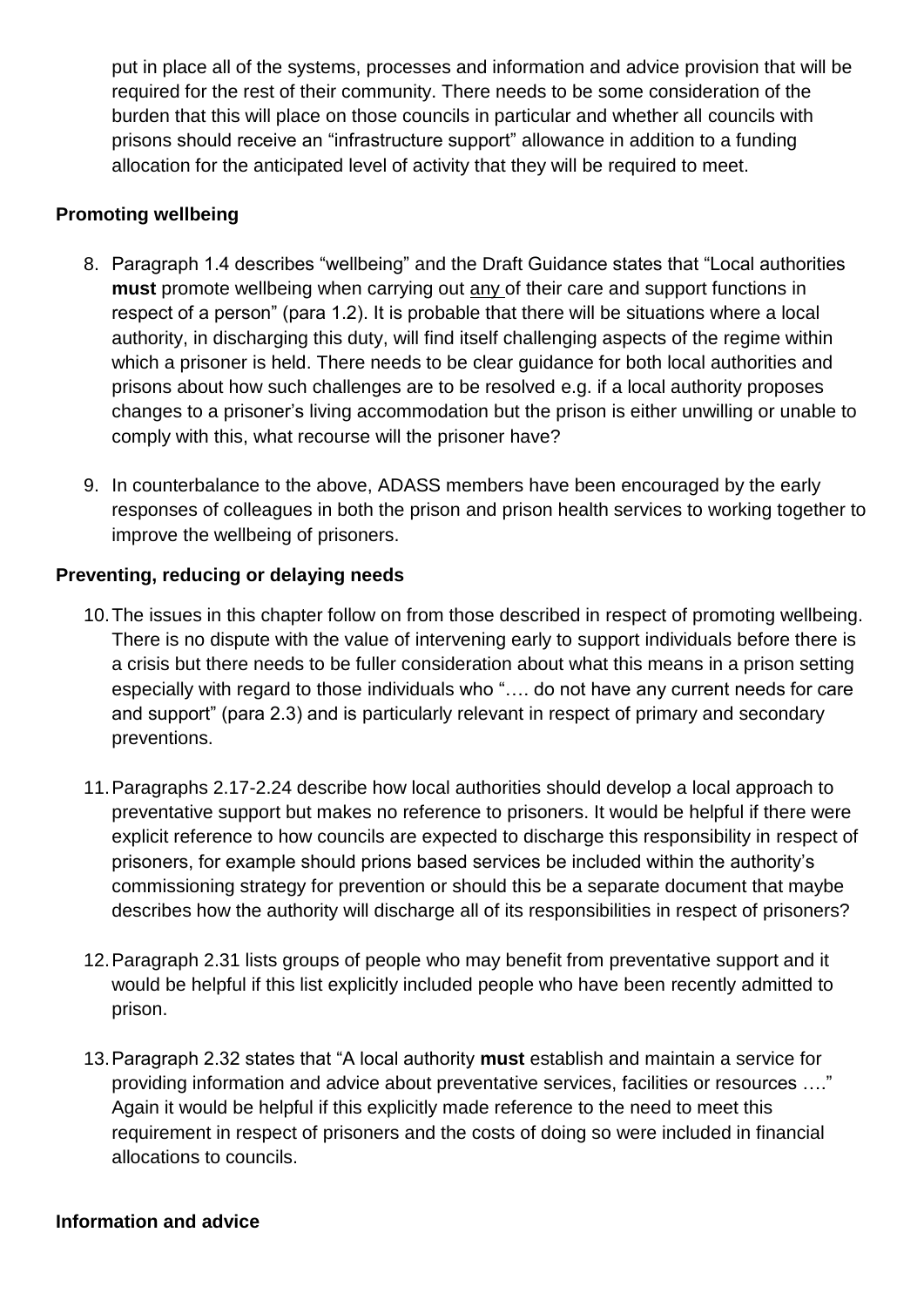- 14.Following on from the comments above, it would be helpful if the Guidance explicitly stated that the duties described in paragraphs 3.3-3.4 and also, as above, the financial cost of providing and maintaining such a service needs to be recognised.
- 15.The information and advice service provided to prisoners needs to reflect the particular circumstances of being in prison and, given the limited access of prisoners to the internet and the fact that many of them have poor literacy skills, will need to be drafted and made available in a way that is unique to that population. It would be of benefit if this was explicitly referred to within the Guidance.

## **Assessment and eligibility**

- 16.The comments in relation to providing advice and information so that people can make informed choices and actively engage in promoting their wellbeing also apply to assisting people to be aware of their rights under the Care Act for an assessment and for them to be actively and effectively involved in the processes.
- 17.Paragraphs 6.62- 6.65 explicitly refer to integrated and combined assessments but make no reference to where prison management regimes should fit in. This is addressed to an extent within the chapter on prisons but does not read across into chapter 6 and should.
- 18.In considering eligibility for care and support there may be occasions where a prisoner's needs are exacerbated by the environment or regime of the prison in which they are held. In these circumstances it would be inappropriate for a local authority to have to pay to provide services where the need could be either reduced or removed if the necessary changes were made to the prison environment or regime. While recognising that there continues to be a need to maintain security and safety within a prison and that experience to date suggests that prison management will generally want to assist in supporting vulnerable prisoners, there would benefit in making clear statements in the Guidance about the relationship between social care needs and the responsibilities of the prison services.

## **Independent advocacy**

- 19.The proportion of people assessed who meet the criteria for receiving support from an independent advocate is likely to be higher in the prison population than the wider community. Peer support schemes staffed by serving prisoners to assist individuals to participate in the Care Act assessment and planning processes may have a valuable contribution to make but councils will have to consider whether someone offering support as part of such a scheme can meet the criteria described in paragraph 7.35 and it is unlikely that they will. It would therefore be helpful if the Guidance provided a more explicit statement about when an independent advocate should be provided as opposed to a peer supporter.
- 20.If the local authority provides an independent advocate then this individual is also going to have to understand how the prison regime operates and the constraints that operate upon individual choice. This is also not explicitly referenced in the Guidance and should be.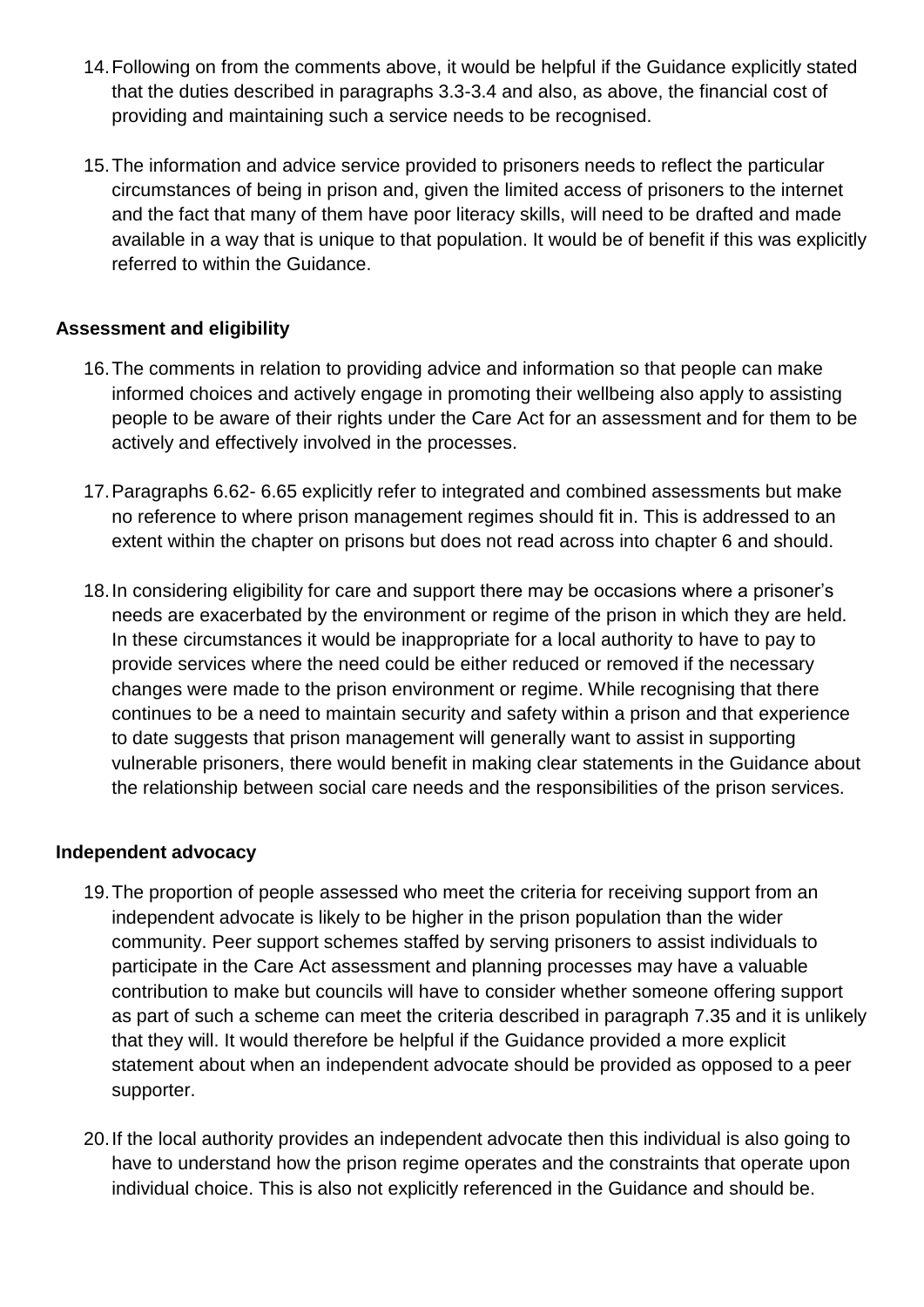- 21.The provision of specific independent advocacy to prisons will also bring further challenges in terms of the individual advocate being cleared to operate within the prison and it may be that there is value in commissioning a national/regional prisoner independent advocacy service of people trained and cleared to operate within prisons and experienced in doing so.
- 22.The Guidance lists, in paragraph 7.37, people who cannot operate as an advocate. It refers to people "providing care or treatment to the individual in a professional or paid capacity" but also needs to include those responsible for delivering custodial services i.e. prison officers and support staff.
- 23.Finally, if a prisoner is deemed to be eligible for independent advocacy under the Care Act |(or even Mental Capacity Act), what does this mean in terms of other aspects of their life in prison such as being involved in offending treatment programmes or giving informed consent to health treatments? There must surely be consistency in approach across all aspects of the individual's life and if there is to be such then the argument for a national prisoner independent advocacy service becomes a stronger one.

### **Charging and financial assessment**

24.Prisoners will be eligible for charging but with restricted access to paid employment, benefits and their capital assets, savings and pensions will need specific consideration. Chapter 8 makes no reference to this and should do so for this is an issue that will come more to the fore as older people are sent to prison for historic offences as evidenced by a number of older, high profile wealthy celebrities that have recently received substantial prison sentences.

## **Care and support planning and direct payments**

25.Both of these chapters fail to make explicit the specific limitations that operate in respect of prisoners and this needs to be addressed for consistency.

## **Adult Safeguarding**

- 26.The ability to include prisons in the work of Adult Safeguarding Boards is welcomed but the draft Guidance in relation to prisoners and safeguarding is seriously under developed.
- 27. Paragraph 14.1 of the Draft Guidance states that a local authority must "**make enquiries,**  or ensure others do so, if it believes an adult is at risk of, abuse or neglect." The Guidance then says nothing about how this duty is to be discharged in relation to serving prisoners. Indeed paragraphs 14.36-14.41 which expand on how enquiries are to be carried out would lead the reader to believe that local authority and police responsibilities apply to prisoners and are to be delivered in prisons the same as in the rest of the community.
- 28.Similarly paragraph 14.23 states that "Adults at risk of abuse and neglect are entitled to the protection of the law in the same way of all" and 14.24 states "Statutory adult safeguarding duties apply equally to those adults with care and support needs regardless of whether those needs are being met, whether the adult lacks mental capacity or not, and regardless of setting." This also implies that local authority and police responsibilities apply equally to prisoners as to any other citizen but how these are to be delivered in a prison setting is not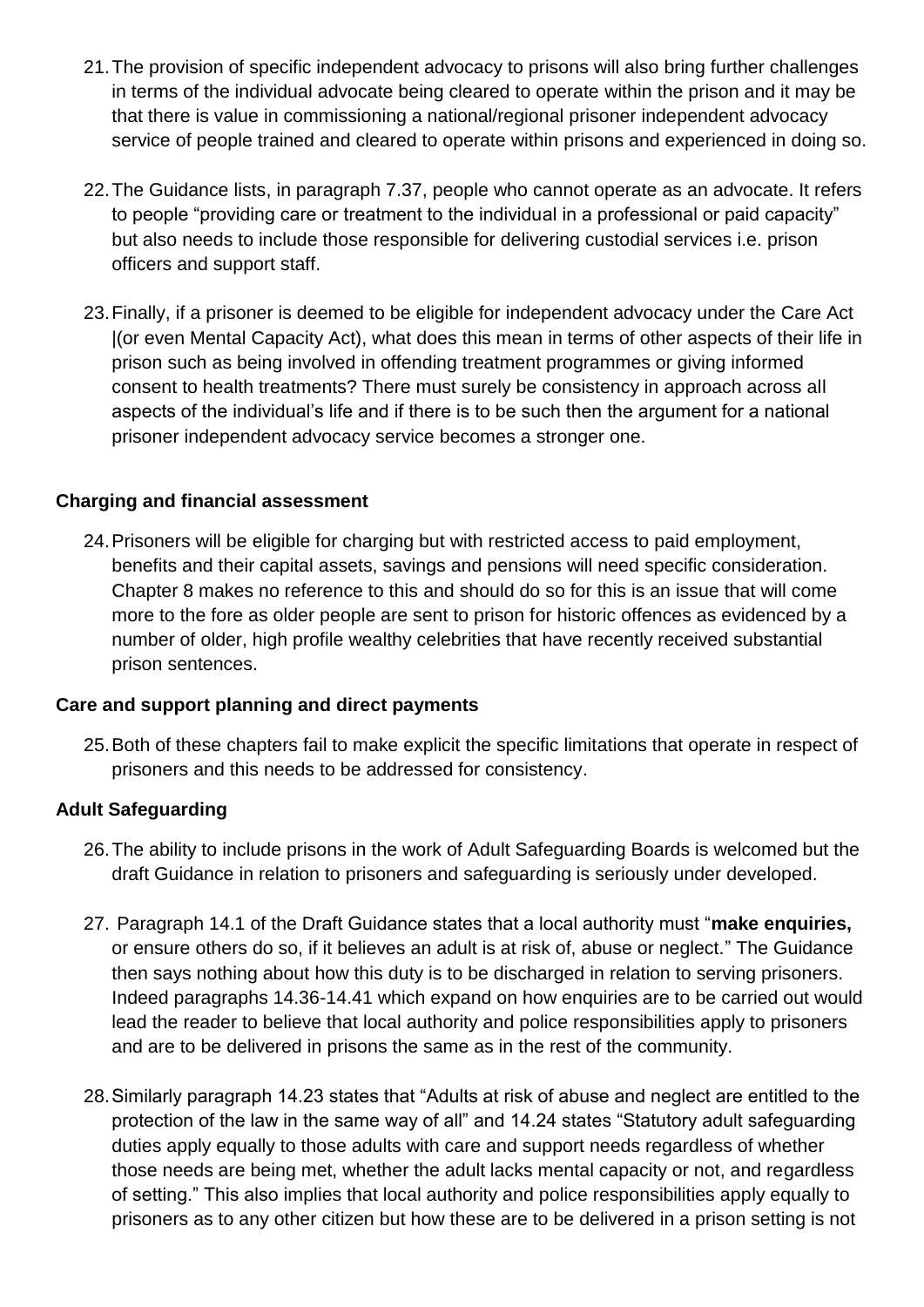addressed and with prisons being essentially closed communities the ability of the local authority and police to discharge them will be severely constrained. Much clearer Guidance is required and ADASS would be pleased to engage with the Department of Health, Ministry of Justice and NOMS in discussing this further.

- 29.Paragraphs 14.100-14.110 that address the establishment and functioning of Adult Safeguarding Boards are similarly under developed in relation to the involvement of prisons.
- 30.Paragraph 14.109 which lists discretionary members of an Adult Safeguarding Board, noticeably omits prisons and yet with all prisoners in prisons and approved premises being deemed to be ordinarily resident in the local authority area and by definition to be living in a closed community with others who have committed criminal acts there is surely a case for prisons being mandatory members of the Adult Safeguarding Board.
- 31.If prisons are to become full members of an Adult Safeguarding Board then the 3 functions of Boards as described in paragraph 14.100 also apply to them and this would include conducting a Safeguarding Adults Review. Such a review could be a consequence of either an event or an inspection finding within a prison such as the failure of a prison to provide adequate washing facilities for disabled prisoners. This would bring prisons much more into the remit of local accountability which could be a valuable addition to the existing roles played by HMIP and other assurance processes. Our concern however is that while these approaches would be welcomed by ADASS we consider that they have not been adequately thought through in drafting the Guidance and therefore are not sufficiently clearly described. As with other aspects of the Guidance in respect of prisoners described above, ADASS would be pleased to engage in further discussion with the relevant parties in helping shape the final Guidance.
- 32.Finally under this heading there is the issue of protecting property of adults being cared for away from home. ADASS understands that this section is not meant to apply to prisoners but this is not explicitly stated and there may be confusion as to the definition of the words "cared for" in respect of prisoners if this is not clarified.

## **Integration, cooperation and partnerships**

33.If prisoners are deemed to be ordinarily resident within the local authority that the prison is located and the local authority has responsibility for meeting their entitlements under the Care Act then it would seem appropriate for prisons to be subject to the provisions of Chapter 15 of the guidance and we welcome that being explicitly stated in paragraph 15.21. This is however the only reference to prisons in 17 pages of Guidance. There is no reference to prisons or prisoners in the sub-sections on strategic planning, JSNA's or integrating service provision and combining and aligning processes all of which are relevant to prisons and prisoners.

### **Transition to adult care and support**

34.The chapter on prisons explicitly refers to young people transitioning from young offender institutions into adult prisons and clarifies responsibilities for those who have been" looked after children." This guidance is helpful and it is disappointing that there is no cross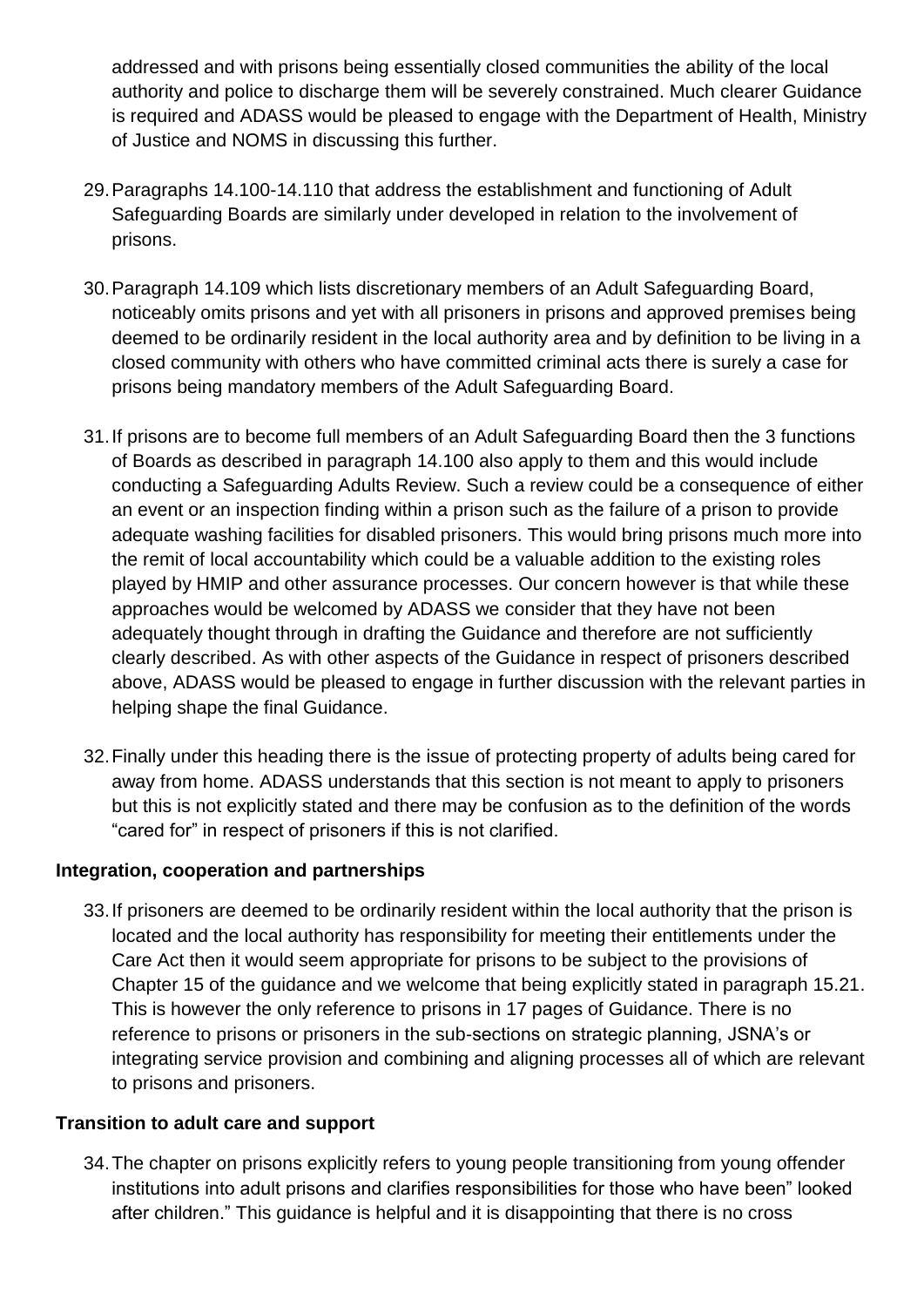referencing between this and the chapter on transitions. It would be helpful if tis were addressed in the final version of the Guidance.

# **Ordinary residence and continuity of care**

35.As with the chapter on transitions these chapters fail to reference prisoners either while they are serving their sentence or at the point that they are released from custody and while it is addressed within the prisons chapter previous comments apply about the value of explicit cross-referencing between chapters.

### **Prisons, approved premises and bail accommodation**

- 36. An explicit chapter in the Guidance is welcomed and is helpful despite the lack of explicit cross referencing to and from other chapters.
- 37.The issue of information sharing will be an important one that can only be addressed locally. It would however be helpful to be provided with a model agreement that the Ministry of Justice and NOMS would consider appropriate to meet their needs. This may also include provision for particular high profile prisoners where enhanced data security is required as with certain patients in high security psychiatric hospitals currently.
- 38.Given that prisoners are often moved between establishments at short notice it is reassuring to see in paragraph 17.19 that a responsibility is placed upon prisons and prison health providers to advise local authorities of someone entering their establishment who may have social care needs.
- 39.It is also reassuring to see in paragraph 17.23 that the right of prisoners to self- refer is also explicitly stated although the duty to facilitate them being able to self-refer could possibly be more strongly stated.
- 40. Paragraph 17.27 describing the requirement for local authorities to "provide information and advice to both individuals and establishments on what can be done to prevent or delay the development of care and support needs" needs to be reflected more explicitly in the other relevant chapters of the Guidance. The status of such advice to an establishment also needs to be clarified as it may be that a prisoner would seek to exercise a legal challenge if the local authority advised an establishment to pursue certain measures but for reasons that were not related to maintaining safety or security e.g. lack of funding, manpower or due to overcrowding, the establishment chose not to implement that advice.
- 41.Paragraph 17.29 makes a clear statement that prisoners cannot acquire the status of "carer" within the definition of the Act. This does not mean however that a prisoner cannot and should not provide support for a fellow prisoner either on a voluntary or paid basis and if it is on a voluntary basis and not part of an organised scheme of peer support operated within the prison it may be difficult to explain why such support is not eligible for consideration as being that of a carer within the definition of the Act. This paragraph promises separate guidance on the issue to prison and approved premises staff and ADASS would be pleased to assist in drafting this although such guidance (presumably not statutory guidance?) must not just be for prison staff but accessible to prisoners and local authority staff too for it will be to local authorities that any challenge will be directed.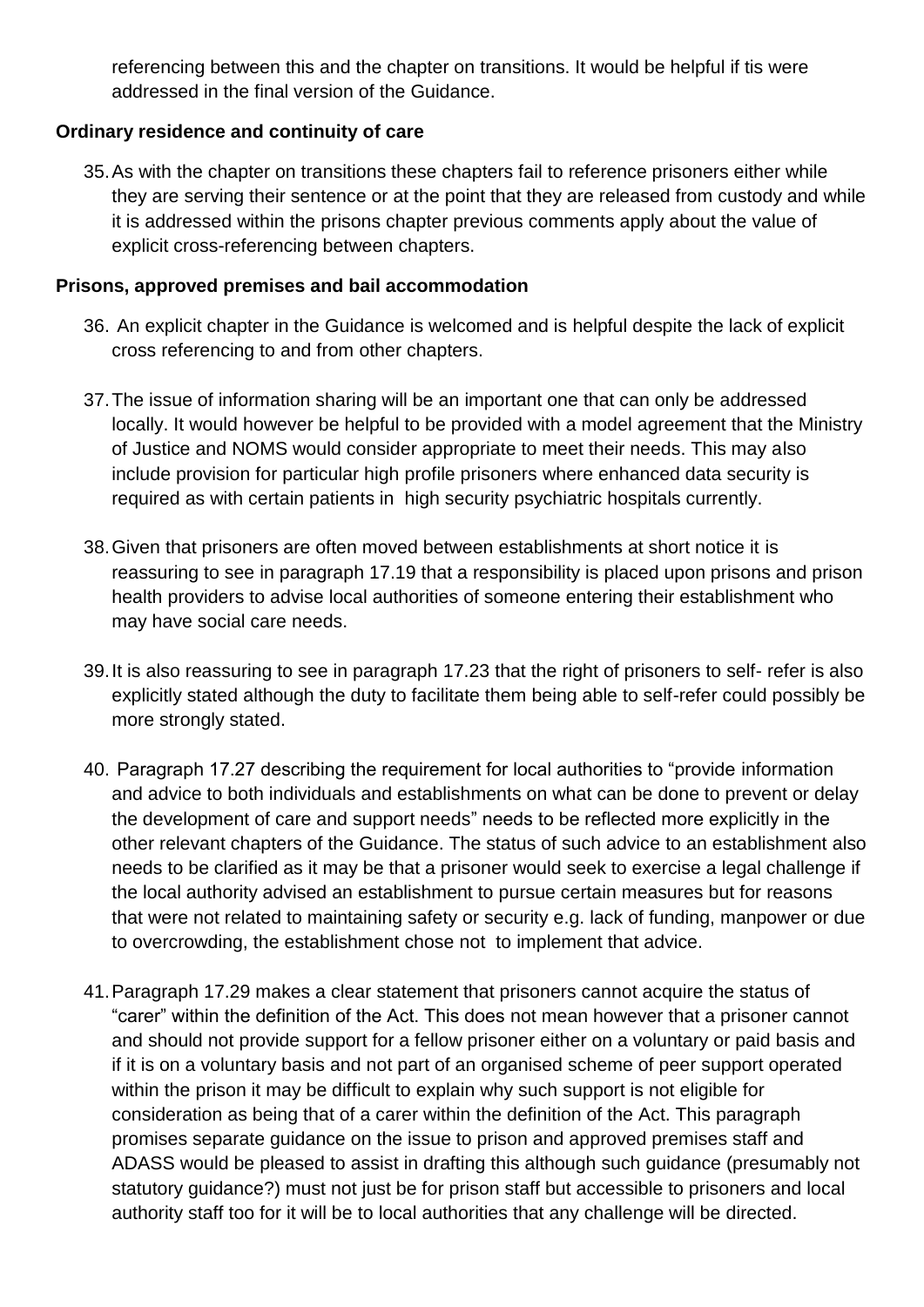- 42.Paragraph 17.30 does not adequately address the issue of charging and assessing financial resources and as stated in paragraph 24 above, there needs to be fuller guidance on this issue.
- 43.Paragraph 17.34 states that "Local authorities **should** aim to ensure that consent is given so that individual care plans are shared with other providers of custodial and resettlement services…" While this is a laudable ambition and one that it is hoped and expected that most prisoners will agree, it will not be possible for local authorities to deliver care and support services to prisoners without sharing information with prison staff. It would be helpful therefore if the Guidance could provide a clear statement of a minimum set of information that the local authority must share with the prison staff whether or not the individual prisoner agrees to it.
- 44.Paragraph 17.35 attempts to describe the respective responsibilities for meeting the needs of prisoners requiring equipment or adaptations to their living accommodation. In its current iteration the language is too vague and permissive and ADASS hopes for a clearer statement in the final Guidance that defines not just the mutual responsibilities of prisons and local authorities but also references those of health services. ADASS would support the position indicated within the draft Guidance that prisons take responsibility for fixtures and fittings and that local authorities provide standalone pieces of equipment. This would ensure that Disabled Facilities Grants which in two tier council systems are provided by district councils (although from 2015 funded out of top tier councils' Better Care Fund capital allocations) are not brought under additional financial pressures. The responsibilities of health services should mirror those within the community.
- 45.ADASS welcomes the clarification on the determination of ordinary residence for people leaving custody as described in paragraphs 17.47-17.50. This is clear and helpful.
- 46.As in the chapter on Adult Safeguarding, the references in the prisons' chapter of the Draft Guidance (paras 17.60-17.61) need further development.
- 47.As stated previously, prisons should be required to be part of Safeguarding Adult Boards and this should not be discretionary.
- 48.Secondly, there needs to be a much clearer statement within the Guidance on the local authority's position regarding situations that need enquiries to be made.
- 49.Finally, and given the above, there needs to be a clear statement of prisons' relationships with and accountability to local Health and Wellbeing Boards and the accountability of prison health care commissioners and providers to local authority Health Scrutiny Committees. If prisoners are residents of a local authority area then the same processes and accountabilities should operate as with other residents.
- 50.ADASS welcomes the clarity of the sections on transitions from children's to adults care and support and on care leavers and would wish to see this clarity reflected in the chapter specifically addressing transitions.